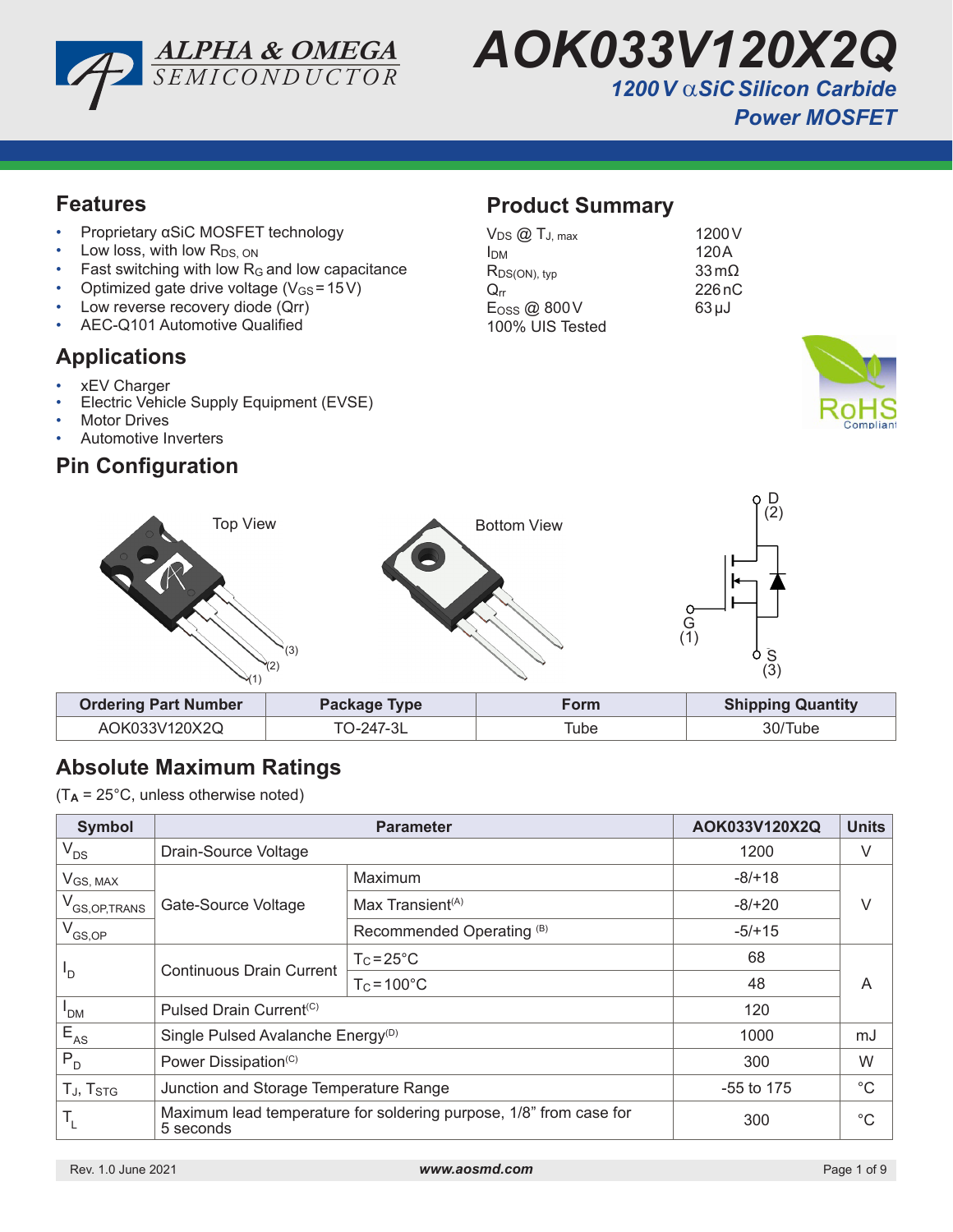

# **Thermal Characteristics**

| Symbol         | <b>Parameter</b>                              | AOK033V120X2Q | <b>Units</b>  |
|----------------|-----------------------------------------------|---------------|---------------|
| Reja           | 「Maximum Junction-to-Ambient <sup>(E,F)</sup> | 40            | $\degree$ C/W |
| $R_{\theta$ JC | Maximum Junction-to-Case (G)                  | 0.5           | $\degree$ C/W |

### **Electrical Characteristics**

(T**A** = 25°C, unless otherwise noted)

| <b>Symbol</b>                               | <b>Parameter</b>                   | <b>Conditions</b>                                                             |                      | Min  | <b>Typ</b>     | <b>Max</b> | <b>Units</b> |
|---------------------------------------------|------------------------------------|-------------------------------------------------------------------------------|----------------------|------|----------------|------------|--------------|
| <b>STATIC PARAMETERS</b>                    |                                    |                                                                               |                      |      |                |            |              |
|                                             |                                    | $I_D = 250 \,\mu A$ , $V_{GS} = 0 \,\text{V}$ , $T_J = 25 \,^{\circ}\text{C}$ |                      | 1200 |                |            | $\vee$       |
| <b>BV</b> <sub>DSS</sub>                    | Drain-Source Breakdown Voltage     | $I_D = 250 \mu A$ , $V_{GS} = 0 V$ , $T_J = 150^{\circ}C$                     |                      |      | 1200           |            |              |
| l<br>DSS                                    | Zero Gate Voltage Drain Current    | $V_{DS}$ = 1200 V, $V_{GS}$ = 0 V, T <sub>J</sub> = 25 °C                     |                      |      |                | 100        | μA           |
| l <sub>GSS</sub>                            | Gate-Body Leakage Current          | $V_{DS} = 0 V$ , $V_{GS} = +15/-5 V$                                          |                      |      |                | ±100       | nA           |
| $\overline{V}_{GS(th)}$                     | Gate Threshold Voltage             | $V_{DS} = V_{GS}$ , $I_D = 17.5$ mA                                           |                      |      | 2.8            |            | V            |
|                                             | Static Drain-Source On-Resistance  |                                                                               | $T_J = 25^{\circ}C$  |      | 33             | 43         | $m\Omega$    |
| $R_{DS(ON)}$                                |                                    | $V_{GS} = 15 V, I_D = 20 A$                                                   | $T_J = 150^{\circ}C$ |      | 45             |            |              |
| $g_{\rm FS}$                                | Forward Transconductance           | $V_{DS} = 20 V$ , $I_D = 20 A$                                                |                      |      | 15             | ä,         | S            |
| $\sqrt{\overline{V}}_{\underline{SD}}$      | Diode Forward Voltage              | $I_S = 17.5A$ , $V_{GS} = -5V$                                                |                      |      | $\overline{4}$ | 5          | $\vee$       |
| <b>DYNAMIC PARAMETERS</b>                   |                                    |                                                                               |                      |      |                |            |              |
| $\overline{C}_{\underline{\text{iss}}}$     | Input Capacitance                  |                                                                               |                      |      | 2908           |            | pF           |
| $\overline{C}_{\underline{oss}}$            | <b>Output Capacitance</b>          | $V_{GS} = 0 V$ , $V_{DS} = 800 V$ , f = 1 MHz                                 |                      |      | 128            |            | pF           |
| $\overline{C}_{\underline{rss}}$            | Reverse Transfer Capacitance       |                                                                               |                      |      | 9.9            |            | pF           |
| $E_{\underline{oss}}$                       | <b>Coss Stored Energy</b>          |                                                                               |                      |      | 63             |            | μJ           |
| $R_{G}$                                     | <b>Gate Resistance</b>             | $f = 1 MHz$                                                                   |                      |      | 1.7            |            | Ω            |
| <b>SWITCHING PARAMETERS</b>                 |                                    |                                                                               |                      |      |                |            |              |
| $\overline{Q}_{\underline{g}}$              | <b>Total Gate Charge</b>           |                                                                               |                      |      | 104            |            | nC           |
| $\overline{Q}_{gs}$                         | Gate Source Charge                 | $V_{GS} = -5/+15 V$ , $V_{DS} = 800 V$ ,<br>$I_D = 20A$                       |                      |      | 37             |            | nC           |
| $\overline{Q}_{\underline{gd}}$             | Gate Drain Charge                  |                                                                               |                      |      | 32             |            | nC           |
| $t_{d(0n)}$                                 | Turn-On Delay Time                 |                                                                               |                      |      | 12.7           |            | ns           |
| $t_{\rm r}$                                 | Turn-On Rise Time                  | $V_{GS} = -5 V/ + 15 V$ , $V_{DS} = 800 V$ ,                                  |                      |      | 40.5           |            | ns           |
| $\bar{t}_{\underline{d(\text{off})}}$       | <b>Turn-Off Delay Time</b>         | $I_D = 40A$ , $R_G = 2\Omega$                                                 |                      |      | 16.4           |            | ns           |
| $t_{\rm f}$                                 | <b>Turn-Off Fall Time</b>          |                                                                               |                      |      | 4.7            |            | ns           |
| $\overline{E}_{\underline{on}}$             | Turn-On Energy                     | $L = 60 \mu H$                                                                |                      |      | 980            |            | μJ           |
| $\mathsf{E}_{\mathsf{off}}$                 | <b>Turn-Off Energy</b>             | FWD: AOK033V120X2Q                                                            |                      |      | 72             |            | μJ           |
| $\overline{E}_{\underline{tot}}$            | <b>Total Switching Energy</b>      |                                                                               |                      |      | 1052           |            | μJ           |
| $t_{rr}$                                    | Body Diode Reverse Recovery Time   | $I_F = 20A$ , dl/dt = 1500A/us,<br>$V_{GS} = -5V V_{DS} = 800V$               |                      |      | 61.3           |            | ns           |
| 'rm                                         | Peak Reverse Recovery Current      |                                                                               |                      |      | 11.4           |            | Α            |
| $\overline{Q}_{\underline{r}\underline{r}}$ | Body Diode Reverse Recovery Charge |                                                                               |                      |      | 227            |            | nC           |

#### **Notes:**

A.  $t_{pulse}$  < 1 µs,  $f > 1$  Hz

B. Device can be operated at VGS=0/15V. Actual operating VGS will depend on application specifics such as parasitic inductance and dV/dt but should not exceed maximum ratings.

C. The power dissipation P $_{\text{\tiny D}}$  is based on T $_{\text{\tiny J(MAX)}}$ = 175°C, using junctionto-case thermal resistance, and is more useful in setting the upper dissipation limit for cases where additional heatsinking is used.

D. L=5mH, I<sub>AS</sub>=20A, R<sub>G</sub>=25 Ω, Starting T<sub>J</sub>=25°C.

E. The value of  $R<sub>θJA</sub>$  is measured with the device in a still air environment with  $T_A = 25^{\circ}$ C.

F. The R<sub>θJA</sub> is the sum of the thermal impedance from junction to case R<sub>θJC</sub> and case to ambient.

 $G$ . The value of R<sub>θJC</sub> is measured with the device mounted to a large heat-<br>sink, assuming a maximum junction temperature of Tآررامین = 175°C.

H. The static characteristics in Figures 1 to 8 are obtained using <300ms pulses, duty cycle 0.5% max.

I. These curves are based on R<sub>θJC</sub> which is measured with the device<br>mounted to a large heatsink, assuming a maximum junction temperature of  $T_{J(MAX)} = 175^{\circ}$ C. The SOA curve provides a single pulse rating.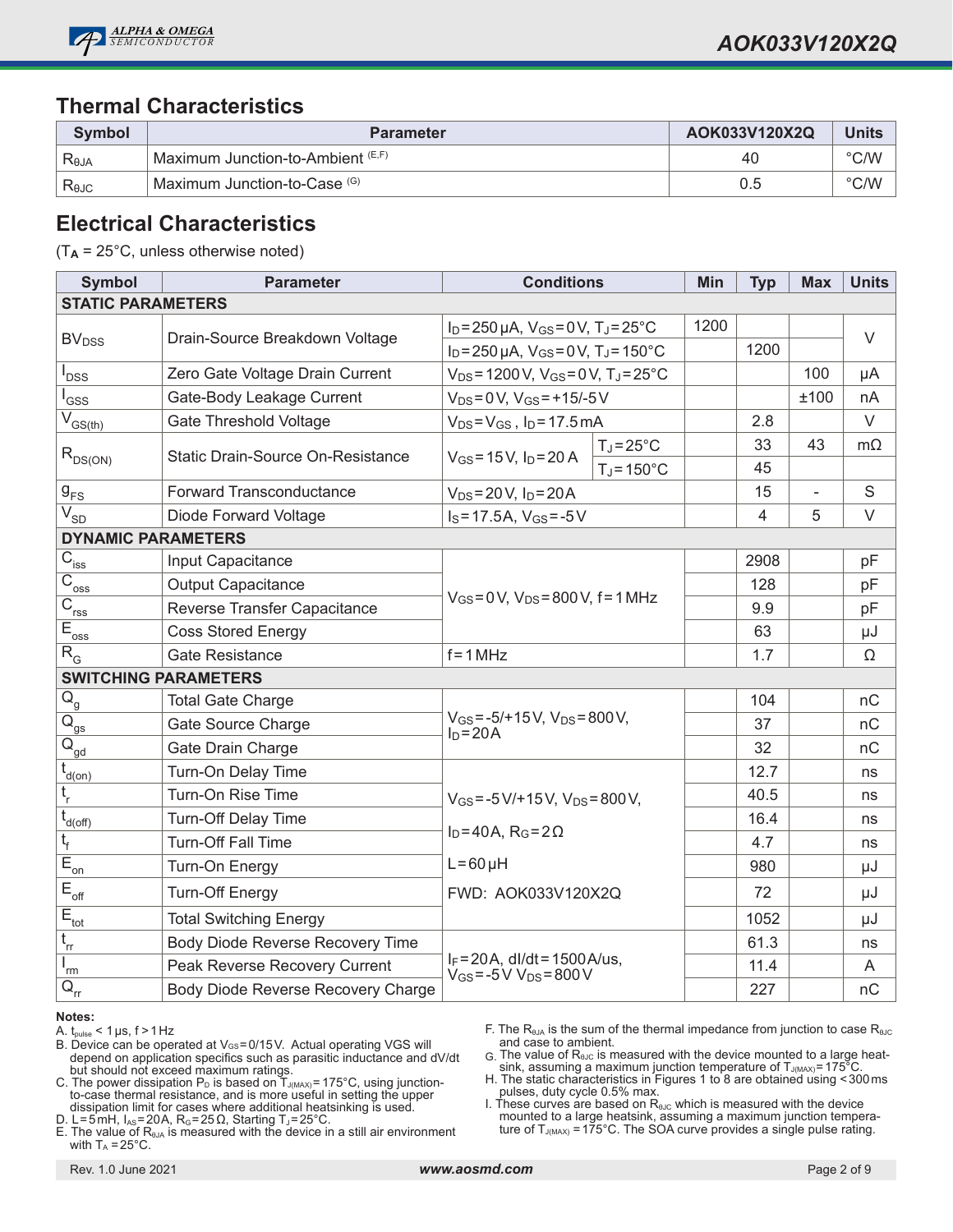12 ک



#### 100 100 16 14 V  $12$  V 15 V 15 V 80 80 16 V 10 V 60 60 **ID (A)** 10 V  $V_{GS} = 8 V$ **ID (A)** 40 40 20 20  $V_{GS} = 8 V$ 0 0 0 2 4 6 8 10 0 2 4 6 8 10 2 4 6 8  $V_{DS}(V)$ **VDS (V)** Figure 1. On-Region Characteristics T<sub>J</sub> = 25°C **Figure 2. On-Region Characteristics T<sub>J</sub> = 175°C** 2.00 60 55 1.75 On-Resistance, R<sub>pson</sub> (mΩ) **On-Resistance, R**<sub>DS ow</sub> (mΩ) **Normalized On-Resitance** 50  $V_{GS}$  = 16 V  $V_{GS}$  = 15 V 1.50  $I_D$  = 20 A 45  $I_D$  = 20 A 40 1.25 35  $V_{GS} = 15$ 1.00  $V_{GS}$  = 16 V  $I_D$  = 20 A 30  $I_D$  = 20 A 0.75 25  $0.50\bigcup_{-50}$ 20 -50 -25 0 25 50 75 100 125 150 175 200 -50 -25 0 25 50 75 100 125 150 175 200 **Temperature (°C) Temperature (°C) Figure 3. On-Resistance vs. Junction Temperature Figure 4. Normalized On-Resistance vs. Junction Temperature** 4.0 70  $V_{DS}$  = 20 V  $V_{GS} = V_{DS}$ 60  $I_D$  = 17.5 mA 3.5 Threshold Voltage, V<sub>th</sub>(V) **Threshold Voltage, Vth(V)** 50 3.0 40 2.5 **ID (A)** 175ºC 25ºC 30 2.0 20 1.5 150ºC 10  $1.0 \_50$ 0 -25 0 25 50 75 100 125 150 175 200<br> **Temperature (°C)** 0 1 2 3 4 5 6 7 8 9 10 **VGS (V)**

# **Typical Electrical and Thermal Characteristics**



**Figure 6. Threshold Voltage vs. Junction Temperature**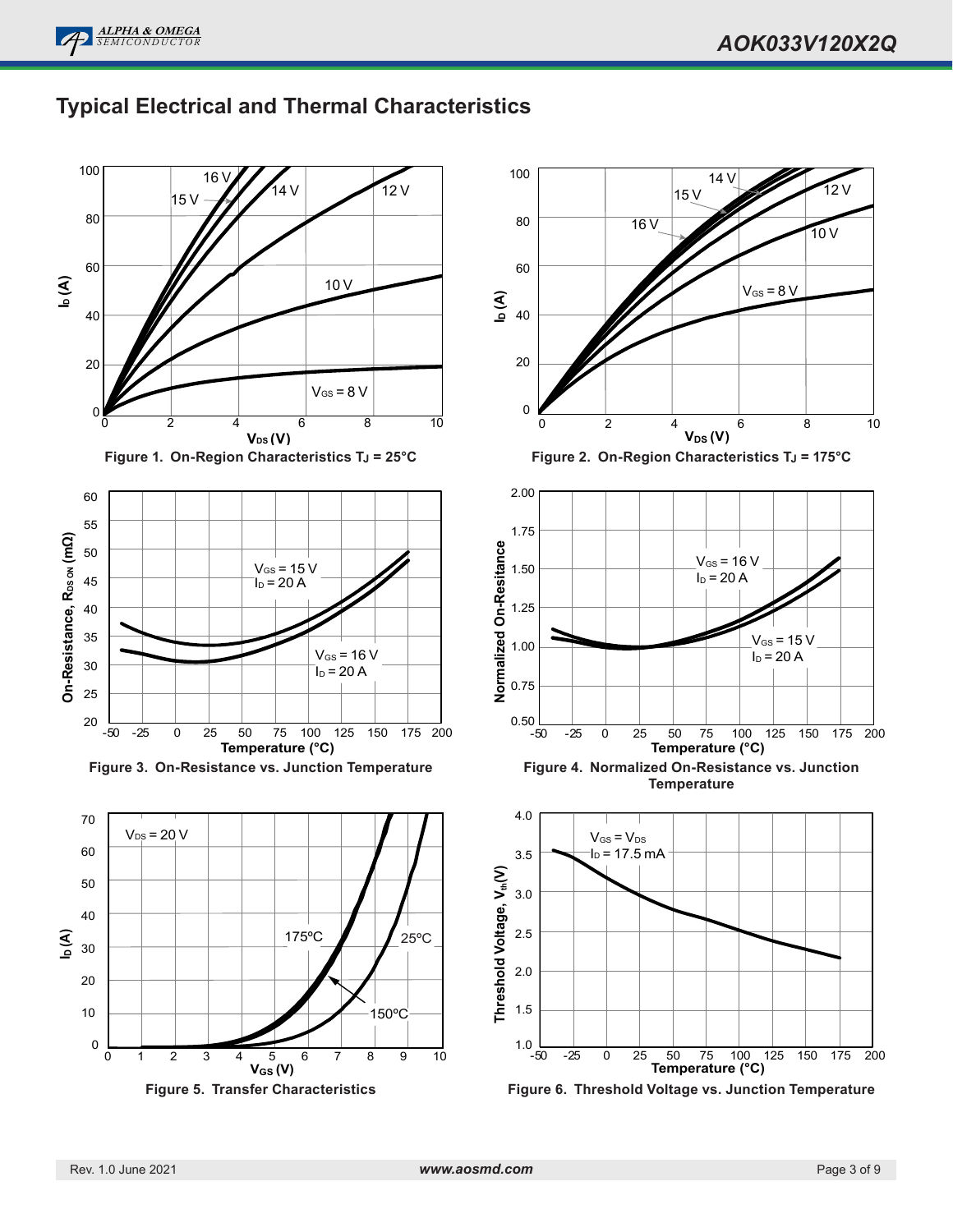

# **Typical Electrical and Thermal Characteristics** *(Continued)*



**Figure 7. Body-Diode Characteristics at 25°C**







**Figure 8. Body-Diode Characteristics at 175°C**



**Figure 10. Capacitance Characteristics**



**Figure 12. Switching Energy vs. Drain Current**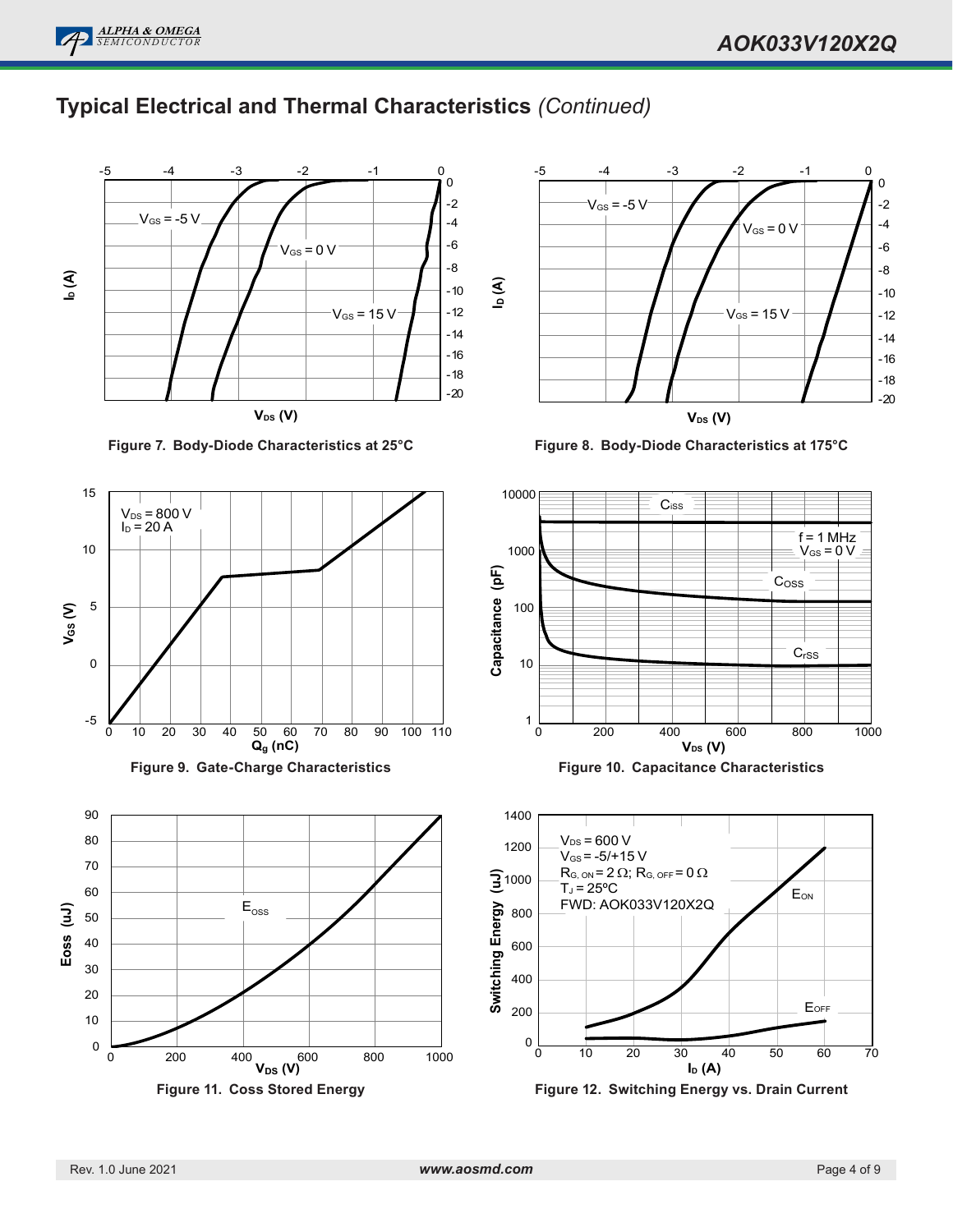100



# **Typical Electrical and Thermal Characteristics** *(Continued)*

3

 $V_{DS}$  = 800 V





**Figure 15. Power Derating vs. Case Temperature (Note I)**



**Figure 17. Maximum Forward Biased Safe Operating (Note I)**



**Figure 16. Current Derating vs. Case Temperature (Note I)**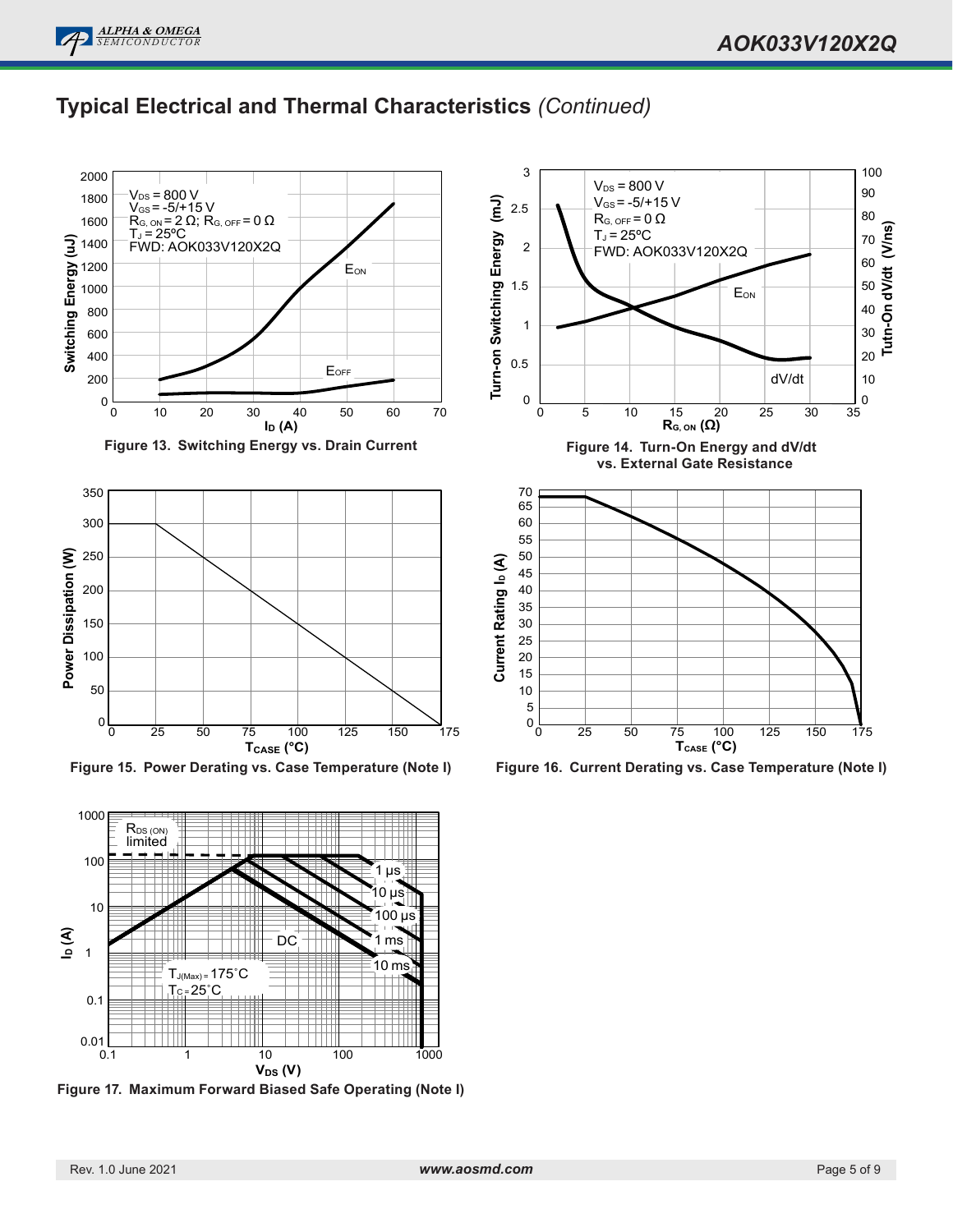

# **Typical Electrical and Thermal Characteristics** *(Continued)*



**Figure 18. Normalized Maximum Transient Thermal Impedance for AOK033V120X2Q (Note I)**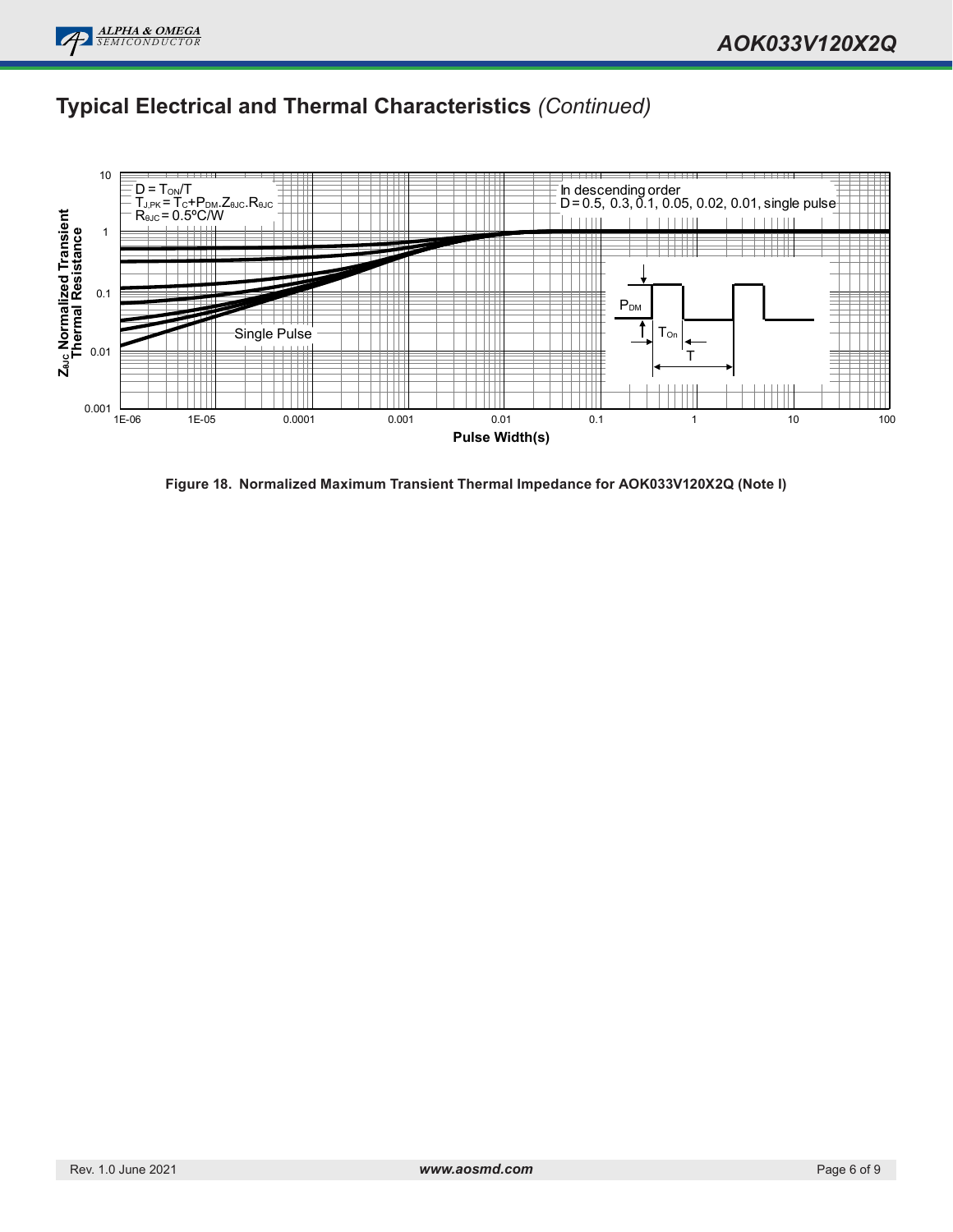

# **Test Circuits and Waveforms**



**Figure 19. Gate Charge Test Circuits and Waveforms**



**Figure 20. Inductive Switching Test Circuit and Waveforms**



**Figure 21. Unclamped Inductive Switching (UIS) Test Circuit and Waveforms**



**Figure 22. Diode Recovery Test Circuits and Waveforms**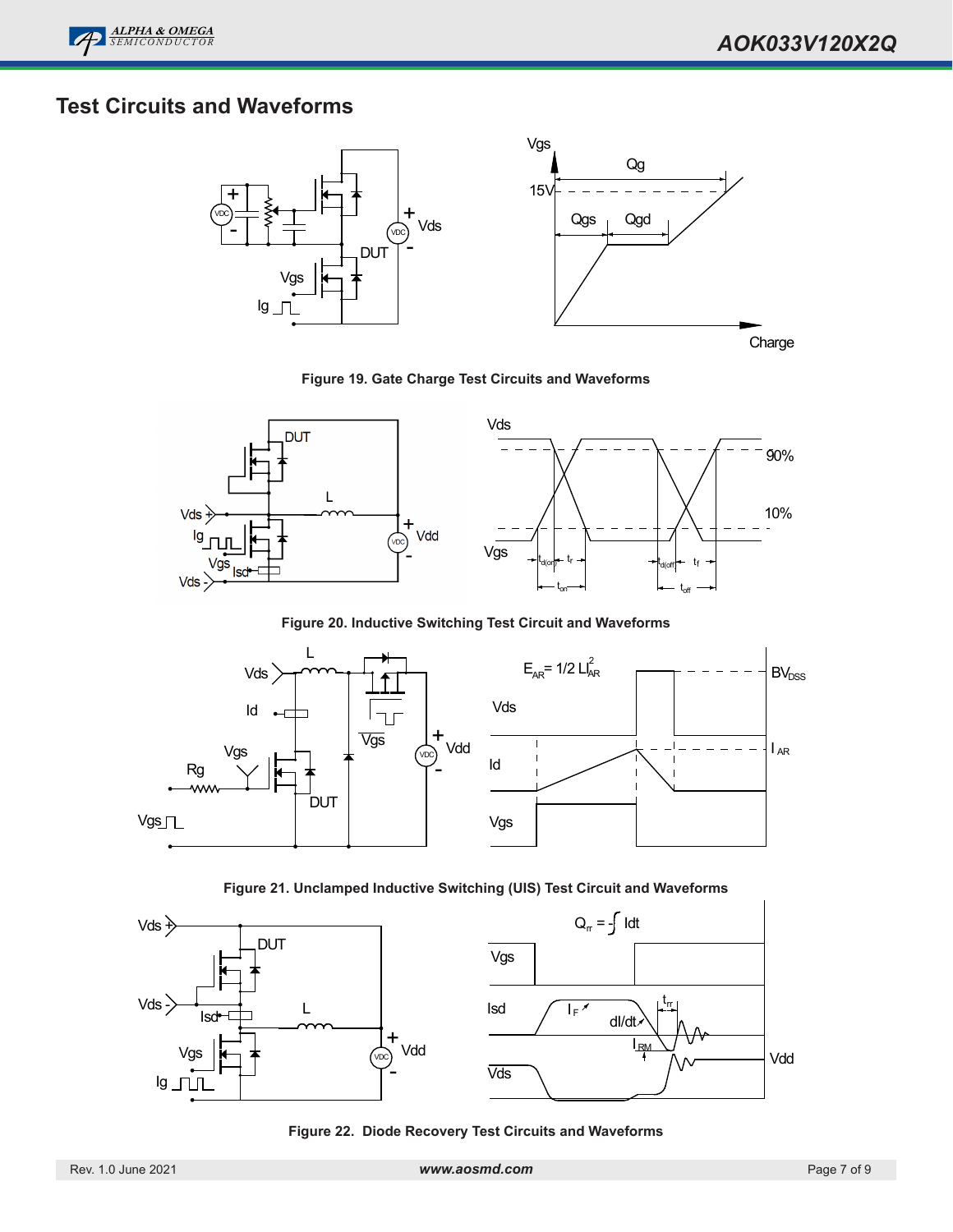# **Package Dimensions, TO-247-3L**



### **NOTE**

1. PAKCAGE BODY SIZES EXCLUDE MOLD FLASH AND GATE BURRS. MOLD FLASH AT THE NON-LEAD SIDES SHOULD BE LESS THAN 6 MILS EACH.

2. CONTROLLING DIMENSION IS MILLIMETER. CONVERTED INCH DIMENSIONS ARE NOT NECESSARILY EXACT.